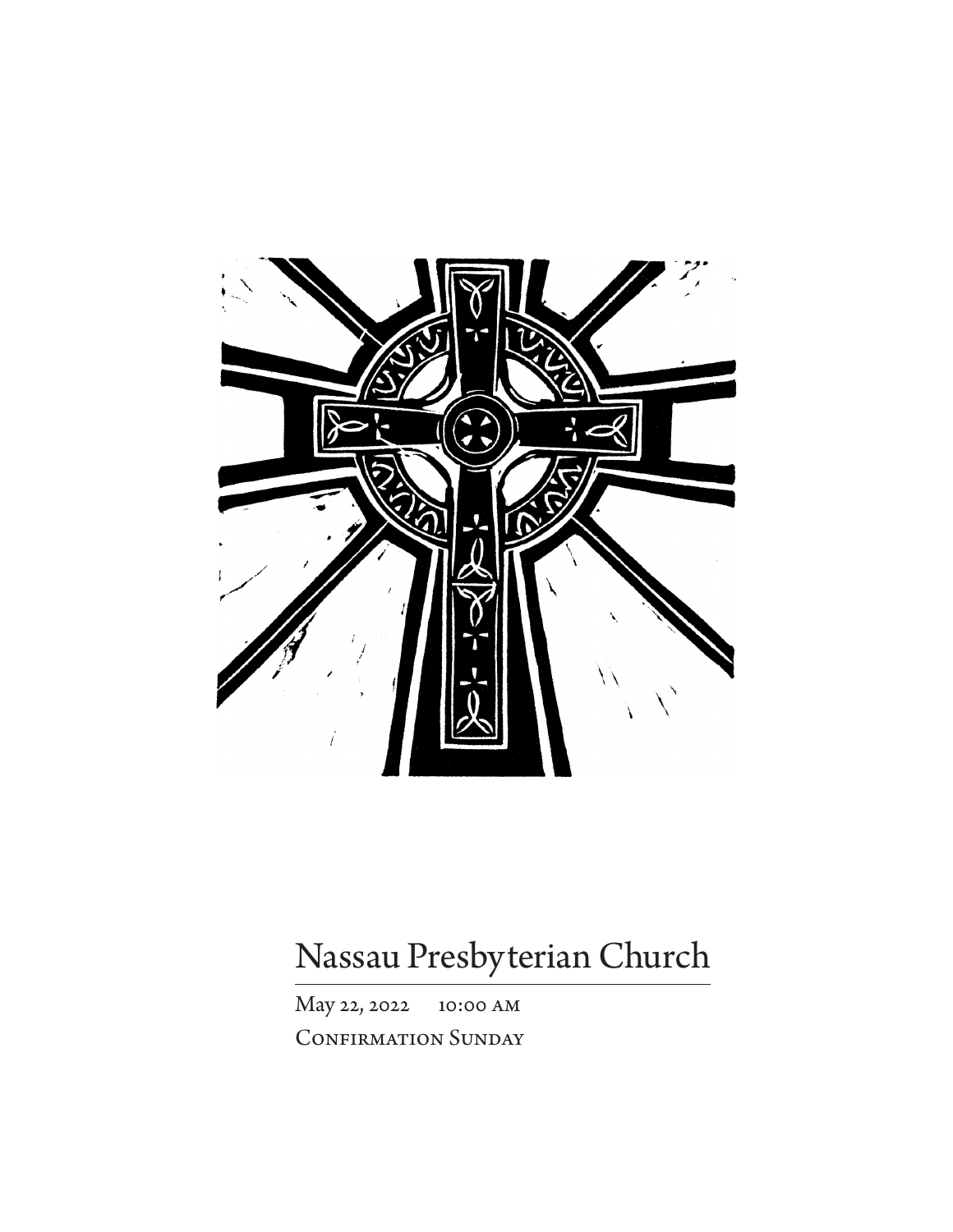

Prelude Voluntary in D John Stanley

### ◆ Call to Worship Psalm 29

At the sign ◆ you may stand. *Hymn* indicates the red pew hymnal *Glory to God*. Bold text is read or sung in unison.

The voice of the Lord is over the waters; **the God of glory thunders over mighty waters.** The voice of the Lord is powerful; **the voice of the Lord is full of majesty.** The Lord sits enthroned over the flood; **the Lord sits enthroned forever.** May the Lord give strength to people! **May the Lord bless all people with peace!**

• Opening Hymn Come, Thou Fount of Every Blessing Red Hymnal 475

Prayer of Confession

**God of Life, you gift our lives but we do not respect your gift.** 

**Our lives are so easily taken and wasted by our hands.** 

**We don't live how you want us to live.** 

**You create the clouds in the sky, the trees in the forests,** 

**and the grasses in the plains.** 

**They may have different shapes and different offerings,** 

**but they live in harmony and fill each place beautifully.** 

**That is how we are supposed to live.** 

**Forgive us.**

**Teach us to live by your Spirit so we may bloom like the lilies of the field. In Christ's name we pray. Amen.**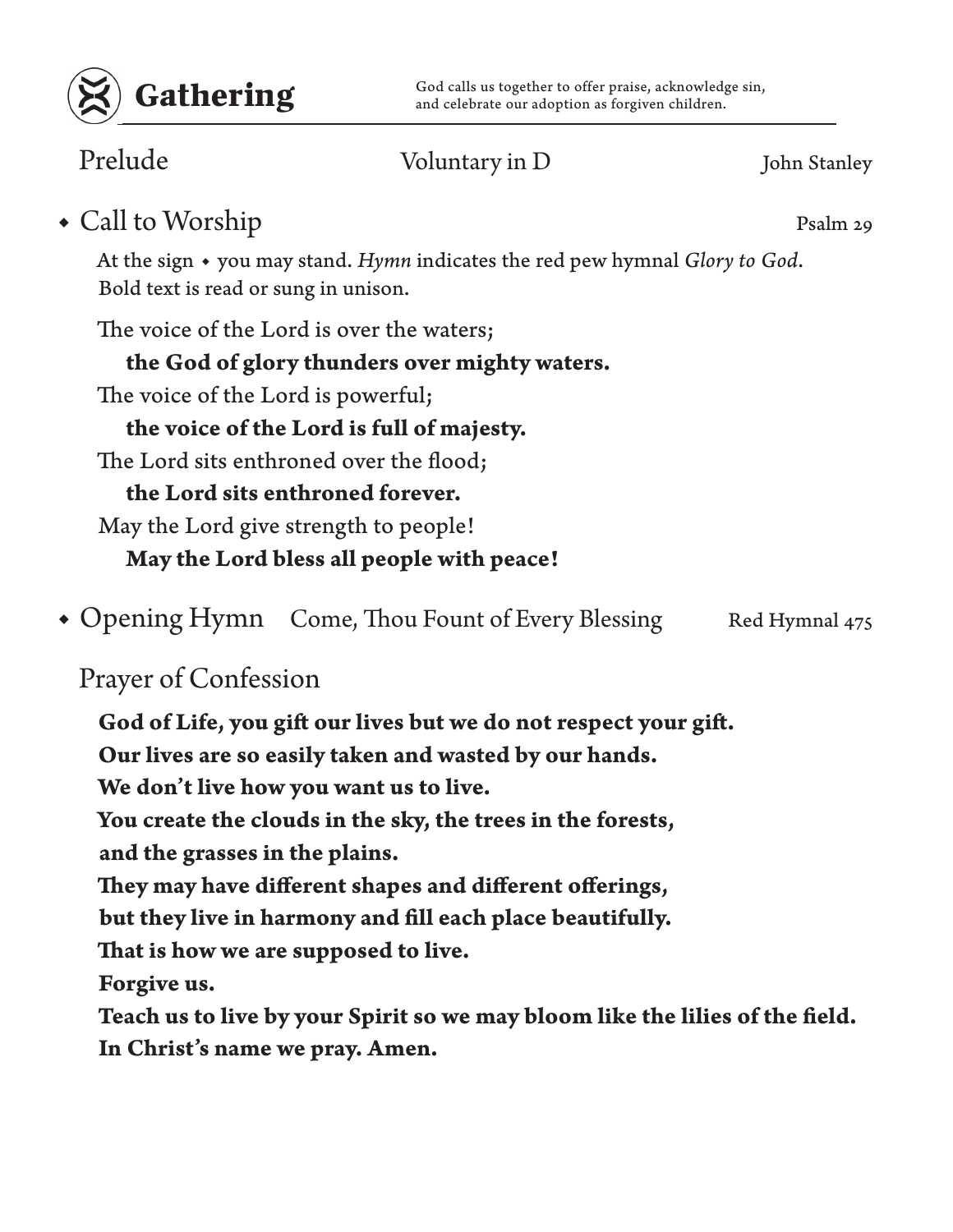#### Assurance of Forgiveness

Friends in Christ, hear and believe the good news of the Gospel. **In Jesus Christ we are forgiven. Thanks be to God.**

• Response of Praise Goodness Is Stronger Than Evil Red Hymnal 750

Words of Welcome

#### The Sacrament of Baptism

Children age 2 to grade 2 may leave for a Bible story and activity time. Parents may pick up children in Room 07 (lower level) at the end of the service.



as we interpret and expound scripture.

| <b>Prayer for Illumination</b>                                                                                                                                                                                                           |          |             |  |  |
|------------------------------------------------------------------------------------------------------------------------------------------------------------------------------------------------------------------------------------------|----------|-------------|--|--|
| In the beginning was the Word.<br>And the Word is with us now.<br>Open our hearts, our minds, and our lives,<br>that we may hear and follow Jesus. Amen.                                                                                 |          |             |  |  |
| <b>First Scripture Lesson</b>                                                                                                                                                                                                            | Psalm 67 | <b>NRSV</b> |  |  |
| May God be gracious to us and bless us<br>and make his face to shine upon us,<br>that your way may be known upon earth,<br>your saving power among all nations.<br>Let the peoples praise you, O God;<br>let all the peoples praise you. |          |             |  |  |
| Let the nations be glad and sing for joy,<br>for you judge the peoples with equity<br>and guide the nations upon earth.<br>Let the peoples praise you, O God;                                                                            |          |             |  |  |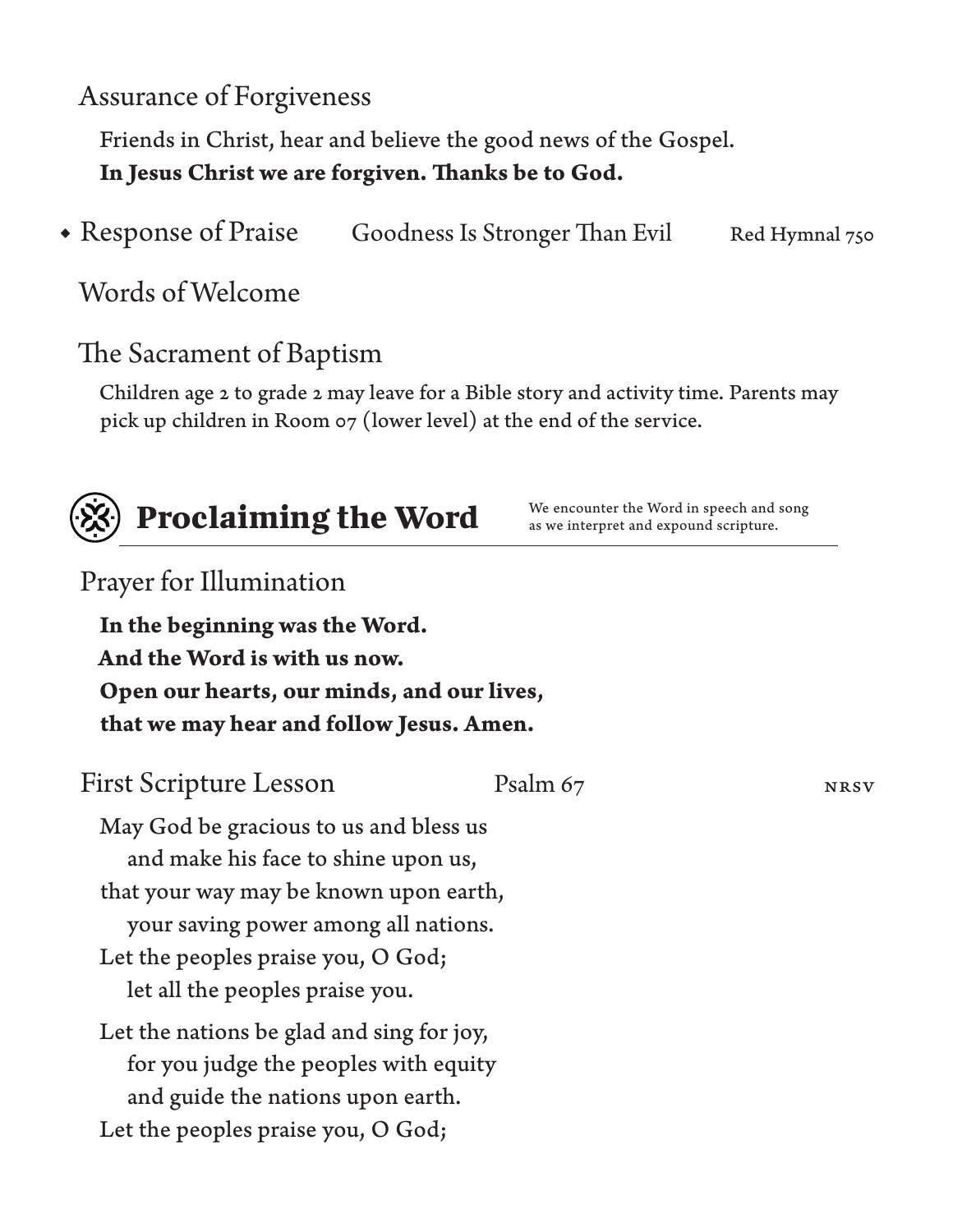let all the peoples praise you.

The earth has yielded its increase;

God, our God, has blessed us.

May God continue to bless us;

let all the ends of the earth revere the Lord.

#### Second Scripture Lesson John 14:23-31 NRSV

Jesus answered him, "Those who love me will keep my word, and my Father will love them, and we will come to them and make our home with them. Whoever does not love me does not keep my words, and the word that you hear is not mine but is from the Father who sent me."

"I have said these things to you while I am still with you. But the Advocate, the Holy Spirit, whom the Father will send in my name, will teach you everything and remind you of all that I have said to you. Peace I leave with you; my peace I give to you. I do not give to you as the world gives. Do not let your hearts be troubled, and do not let them be afraid. You heard me say to you, 'I am going away, and I am coming to you.' If you loved me, you would rejoice that I am going to the Father, because the Father is greater than I. And now I have told you this before it occurs, so that when it does occur you may believe. I will no longer talk much with you, for the ruler of this world is coming. He has no power over me, but I do as the Father has commanded me, so that the world may know that I love the Father. Rise, let us be on our way."

| Sermon                                                                   | No Mistakes                                                                                                 | Mark Edwards             |
|--------------------------------------------------------------------------|-------------------------------------------------------------------------------------------------------------|--------------------------|
| $\left(\begin{matrix} \times \\ \times \end{matrix}\right)$ Thanksgiving | We respond by presenting our offerings, setting the table,<br>lifting prayers, and praising the triune God. |                          |
| Offertory                                                                | Be Not Afraid                                                                                               | <b>Taylor Davis</b>      |
|                                                                          |                                                                                                             | Based on Isaiah $43:1-7$ |
| Doxology                                                                 | Praise God, from Whom All Blessings Flow                                                                    | Hal Hopson               |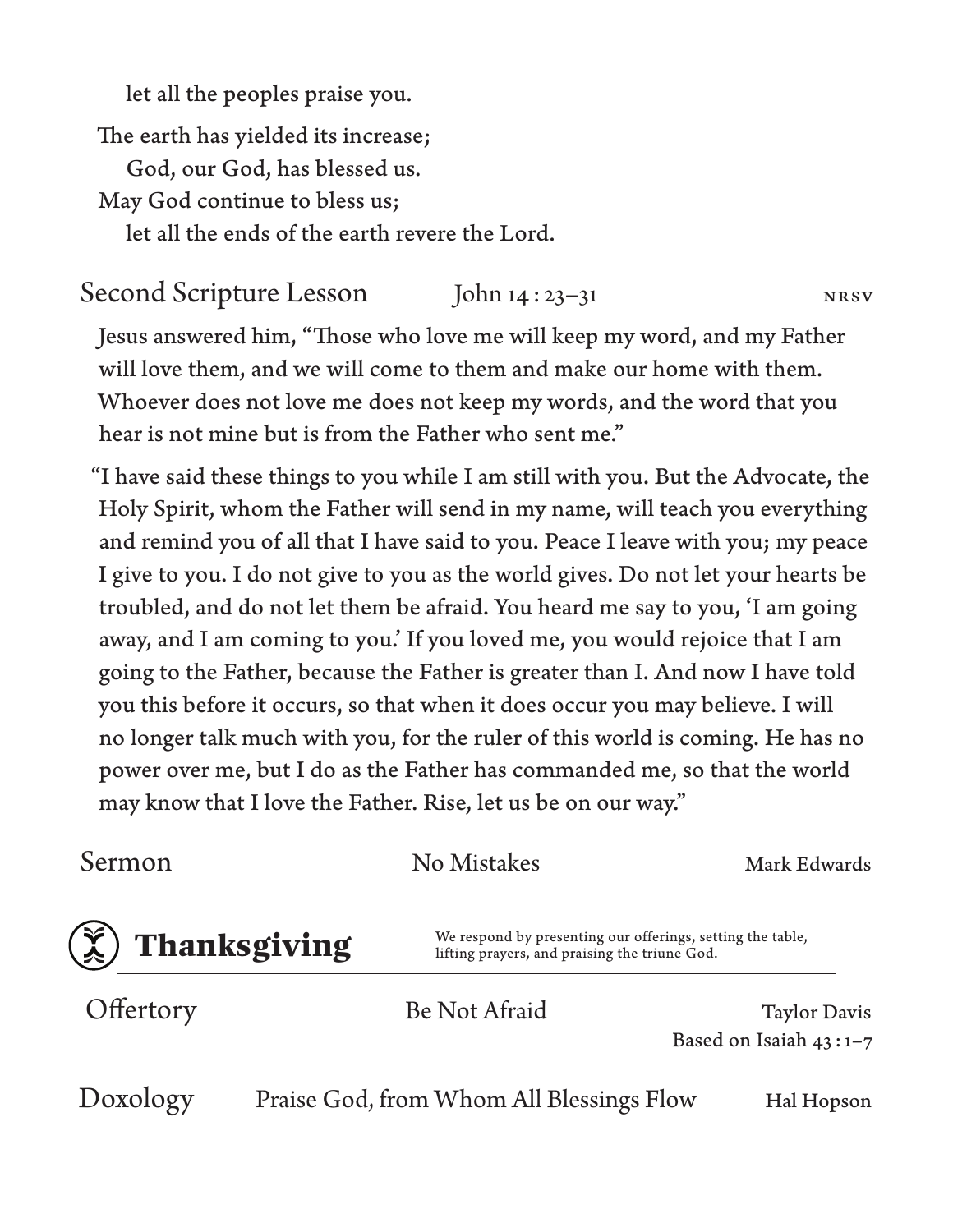### Act of Confirmation

*Defend, O Lord, these your servants with your heavenly grace, that they may continue yours forever, and daily increase in your Holy Spirit more and more; until they come to your everlasting kingdom. Amen.*

Prayers of the People and the Lord's Prayer

| $(\hat{\leftrightarrow})$ Sending | We follow the Word into the world, sent forth with<br>God's blessing to lives of service and love. |                |  |
|-----------------------------------|----------------------------------------------------------------------------------------------------|----------------|--|
| $\bullet$ Closing Hymn            | Lord Jesus, You Shall Be My Song                                                                   | Red Hymnal 737 |  |
| • Benediction                     |                                                                                                    |                |  |
| • Postlude                        | Toccata Giocosa                                                                                    | Gilbert Martin |  |

| Preacher                                            | Musicians                                                                                                            | Livestream Operators                                                                               |
|-----------------------------------------------------|----------------------------------------------------------------------------------------------------------------------|----------------------------------------------------------------------------------------------------|
| Mark Edwards                                        | Chorale & Cantorei                                                                                                   | Doug Ladendorf                                                                                     |
| Liturgists<br>Lauren J. McFeaters<br>David A. Davis | Ingrid Ladendorf, director<br>Adult Choir<br>Noel Werner, director &<br>organist<br>Sound Engineer<br>Nick Mastalesz | Jeff Santoro<br>Cover Art<br>"Cross (Ionic/Celtic)," a<br>linocut by Elizabeth Steele<br>Halstead. |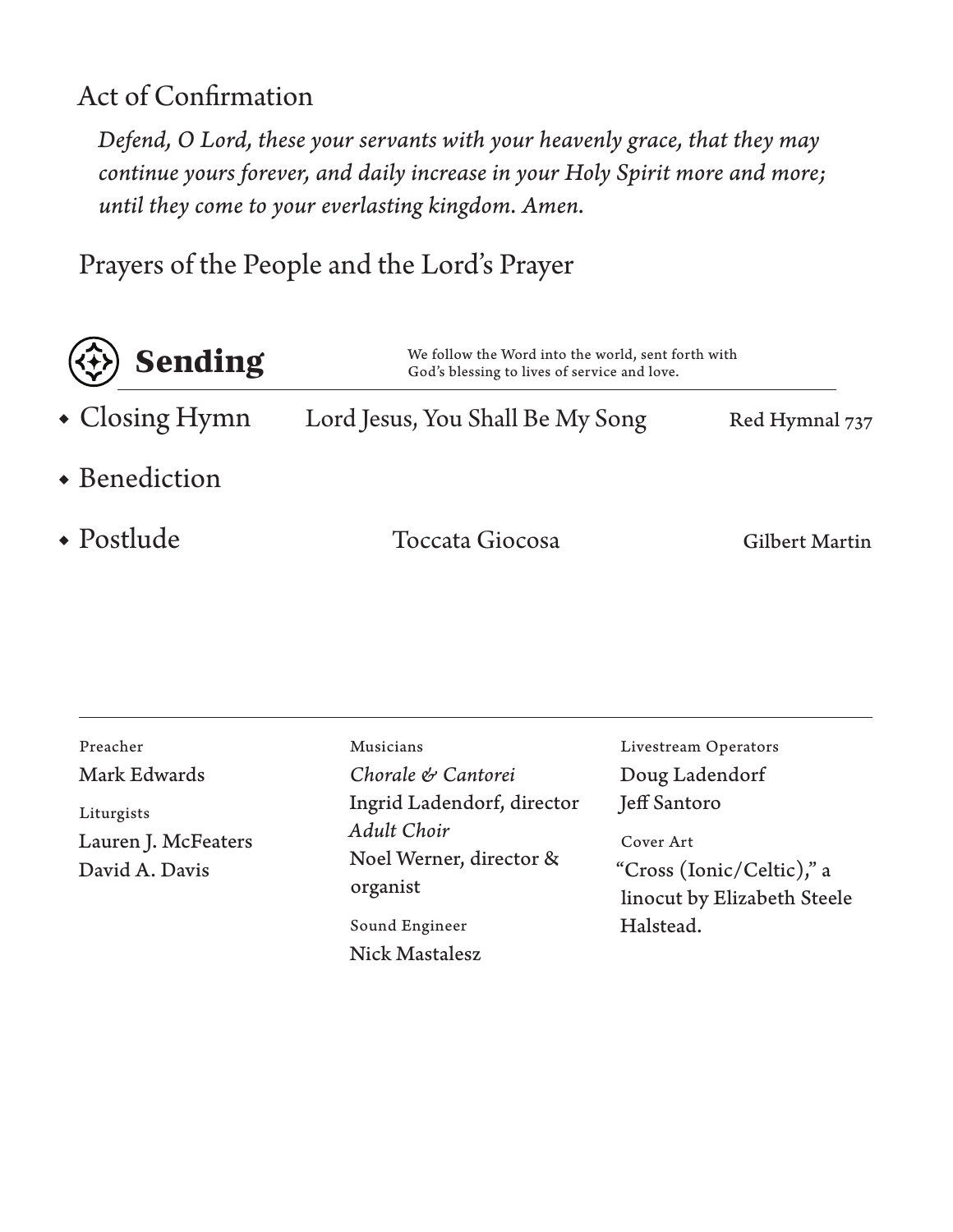## *Tending the Flock*

- Birth—Alden Armando Ciniglio, son of Susan and Alejandro Ciniglio, brother of Emma, born on March 30, 2022, in Plainsboro, New Jersey
- Death—Patricia Peck Tiebout, wife of John Tiebout, on May 9, 2022, in Princeton, New Jersey
- Death—Raymond J. Flood, Sr., grandfather of Tim Flood (Kate Torrey) and great-grandfather of Lily Flood, on May 11, 2022, in Toledo, Ohio
- Death—Anne Young, wife of Kenneth Young, on May 12, 2022, in Skillman, New Jersey. A memorial service will take place in the sanctuary on May 26, 2022 at 11:00 am.
- Memorial Service—Jim Anderson, husband of Sally Anderson, father of Beth Coogan (Tom) and grandfather of Grace and John Coogan, in the sanctuary on May 28, 2022 at 11:00 am.

# *Summer Sunday Schedule*

May 22–September 4, 2022:

- 10:00 am—One service of worship, livesteam and in person. Church school for age 2 through grade 2 in Room 07 following the Time with Children in worship.
- 11:15 am—Adult Education class in the Assembly Room 11:15 am–12:00 pm *Exception:* on June 12 Adult Education will be at 9:00 am in order to make room for our All-Church Picnic at 11:00 am in the parking lot.